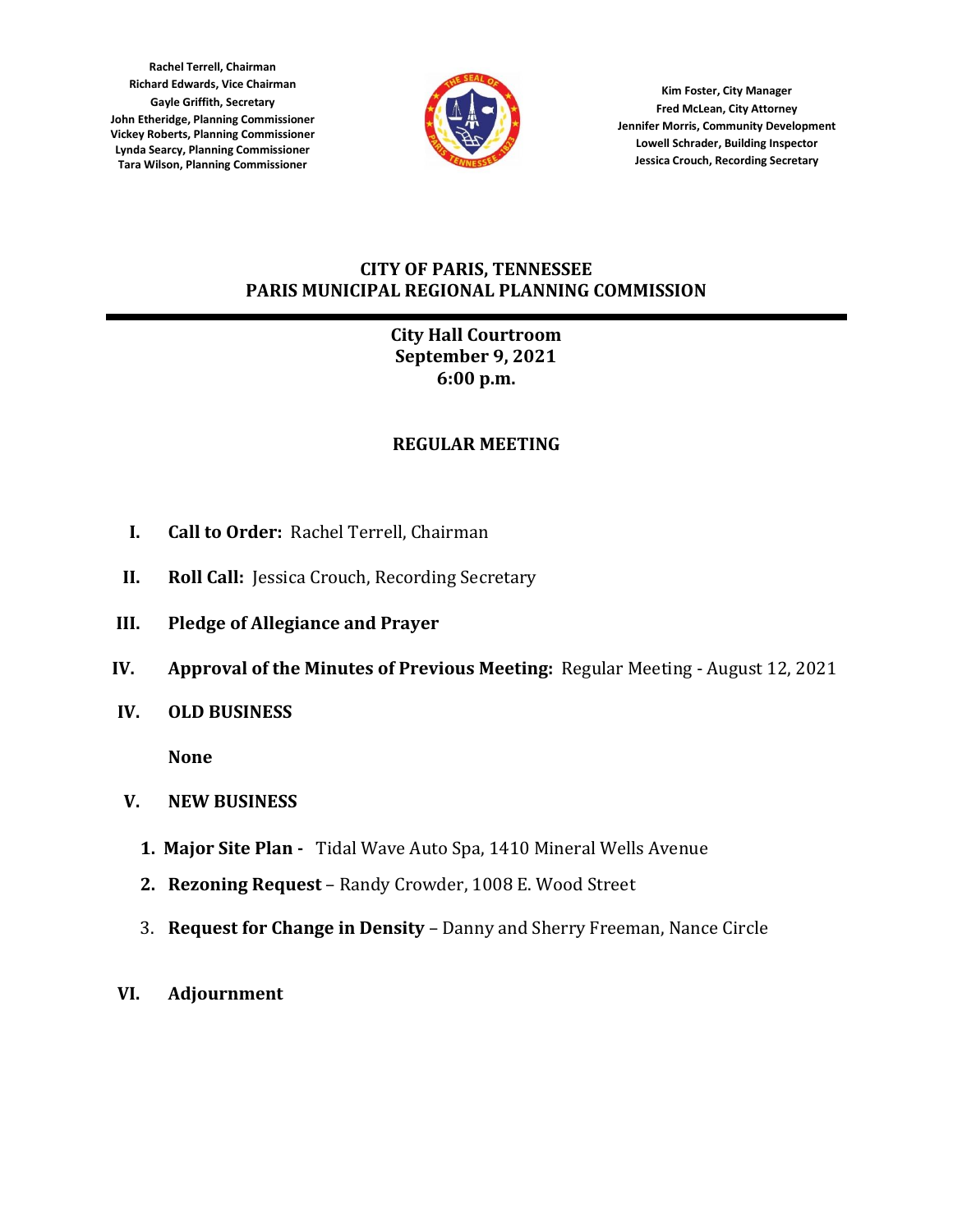

### **PARIS MUNICIPAL REGIONAL PLANNING COMMISSION MEETING MINUTES CITY OF PARIS, TENNESSEE August 12, 2021 6:00 PM**

#### **PUBLIC HEARING**

The Paris Municipal Regional Planning Commission met in regular session at 6:00 p.m. Thursday, August 12, 2021, in the courtroom of City Hall to consider the following business:

| Present:      | Chairman Rachel Terrell<br>Vice Chairman Richard Edwards<br>Commissioner Gayle Griffith<br><b>Commissioner Vickey Roberts</b><br>Commissioner Tara Wilson |
|---------------|-----------------------------------------------------------------------------------------------------------------------------------------------------------|
| Also Present: | Kim Foster, City Manager<br>City Attorney, Fred McLean<br>Jessica Crouch, Administrative Assistant<br>Lowell Schrader, Building Inspector                 |
| Absent:       | Jennifer Morris, Community Development Director<br>Commissioner Lynda Searcy<br>Commissioner John Etheridge                                               |
| Media:        | Ken Walker, Paris PI                                                                                                                                      |

Chairman Rachel Terrell led the meeting with the Pledge of Allegiance followed by a prayer led by Vice Chairman Richard Edwards.

**APPROVAL OF MINUTES:** Regular Meeting Minutes – July 8, 2021

**DISCUSSION:** None

**ACTION:** Motion made by Commissioner Tara Wilson, seconded by Commissioner Gayle Griffith to approve the minutes as presented.

**VOTE:** Unanimous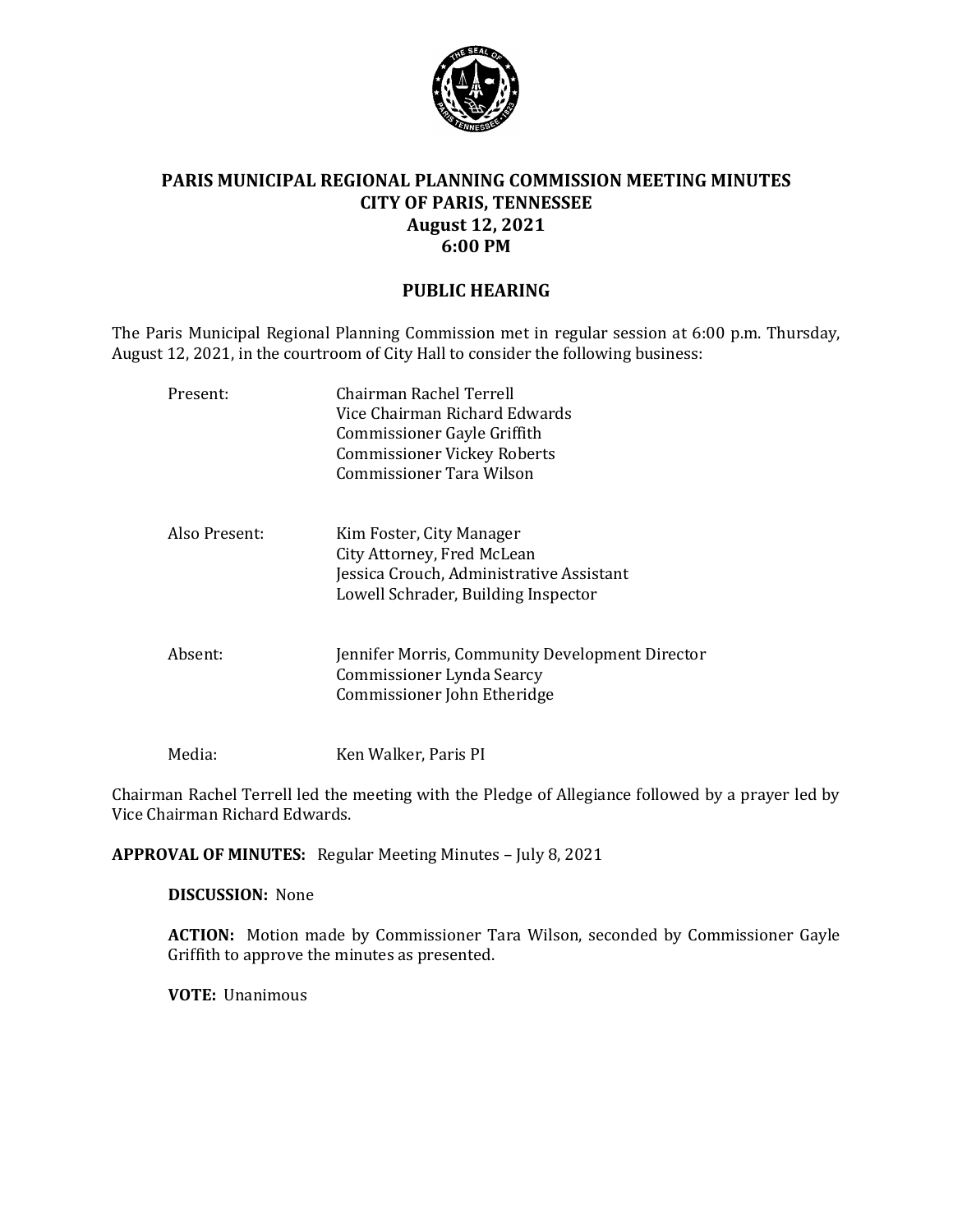#### **OLD BUSINESS:**

**1.) None**

#### **NEW BUSINESS:**

**1.) Minor Site Plan –** 54 Fuel Mart, 1213A West Wood Street

#### **NEW BUSINESS AGENDA ITEM NO. 1: Minor Site Plan –** 54 Fuel Mart, 1213A West Wood Street

**DISCUSSION:** A Minor Site Plan was submitted by 54 Fuel Mart. The diesel fuel pumps, and canopy are in the process of being replaced by new pumps and canopy. They have been shifted to be positioned vertically to the street rather than perpendicular as they have been in the past. This minor site plan is presented to the Planning Commission due to the fact that the traffic pattern of the site will be altered. Kim Foster, City Manager explains the minor site plan by demonstrating where the tractor truck traffic will enter the property which will be to the west of the convenience store and travel around the rear of the store where they will pump fuel and exit from the property where the canopy and pumps have always been located. This travel pattern could improve traffic when entering and exiting the property. Rather than these vehicles maneuvering around the pumps to enter and exit in the same location it should make it safer for the truck traffic entering and exiting onto the highway.



**ACTION:** Motion made by Vice Chairman Richard Edwards, seconded by Commissioner Gayle Griffith to approve the Minor Site Plan as presented.

**VOTE:** Unanimous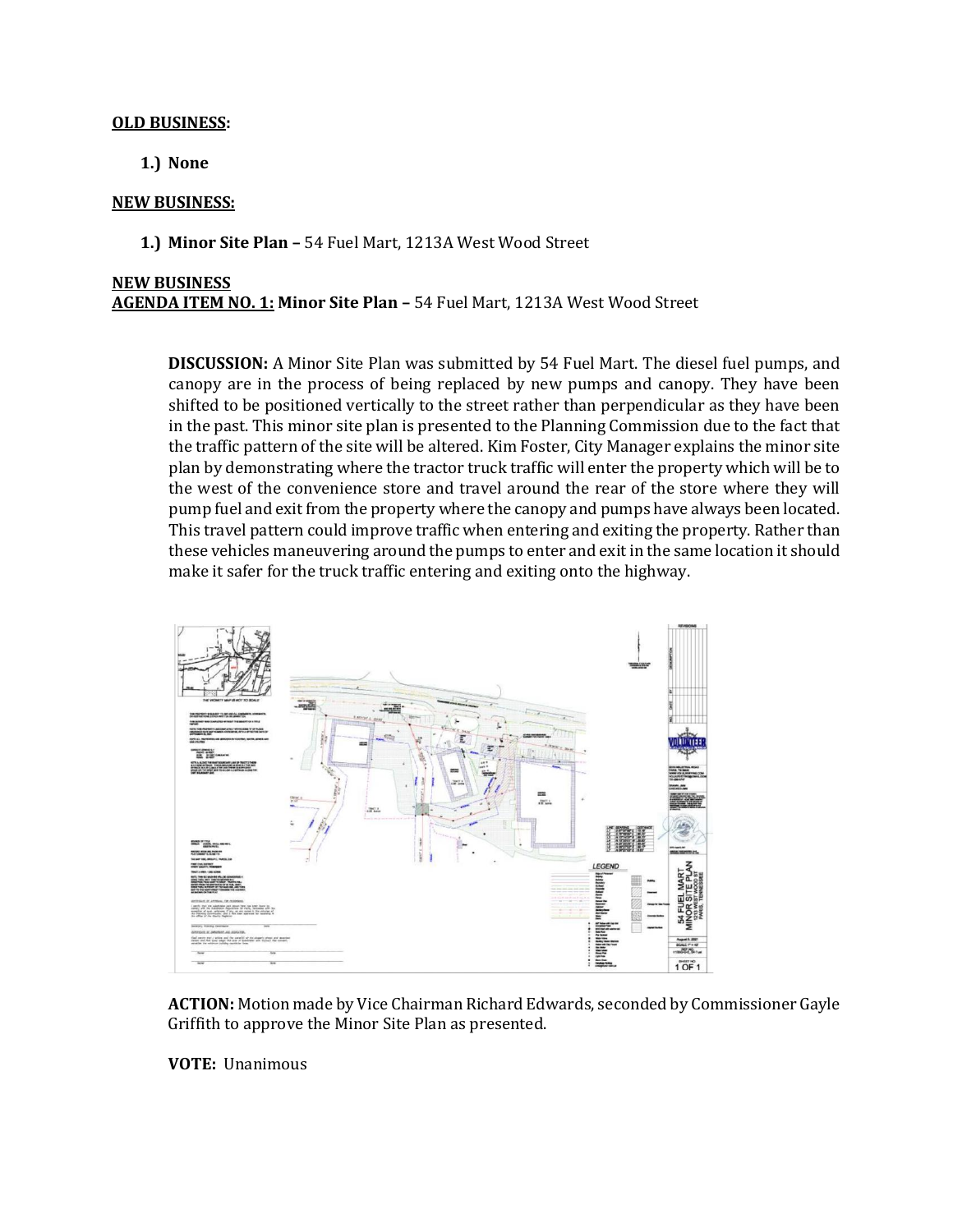Upon a motion by Commissioner Tara Wilson, seconded by Vice Chairman Richard Edwards, the meeting was duly adjourned at 6:04 p.m.

**Secretary** 

\_\_\_\_\_\_\_\_\_\_\_\_\_\_\_\_\_\_\_\_\_\_\_\_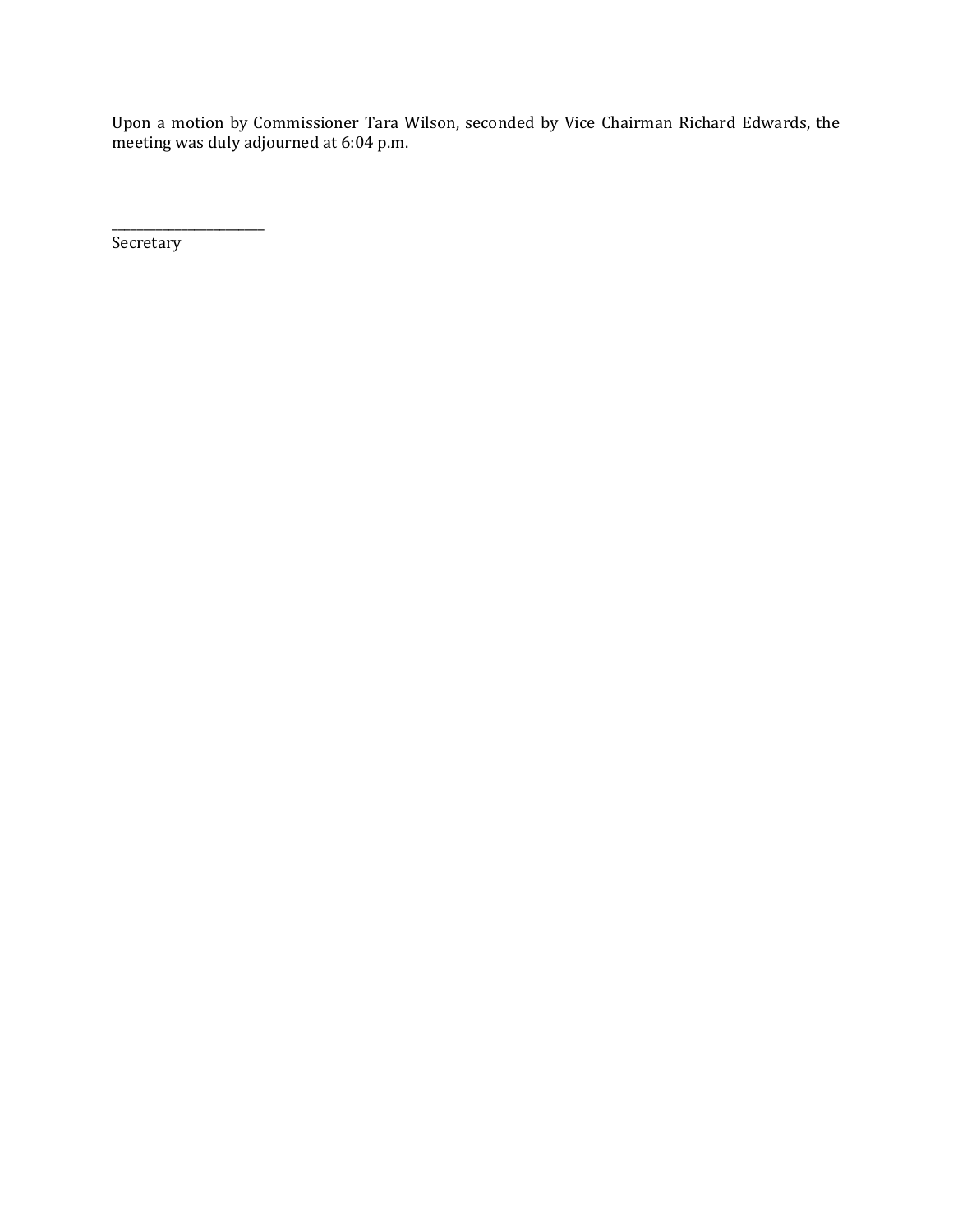**Paris Municipal Regional Planning Commission Regular Meeting September 9, 2021**

### **Old Business Agenda Item No. 1:**

**Major Site Plan -** Tidal Wave Auto Spa, 1410 Mineral Wells Avenue

### **Background and Analysis:**

New Potato Creek Holdings of Thomaston, GA has submitted a site plan for a Tidal Wave Auto Spa to be located on the out parcel in the Memorial Plaza Shopping Center (Wal Mart). This is a 1.202-acre site that consists of travel area, car wash tunnel, vacuums, etc.

According to the site plan they plan to enter the development from the south side of the property and exit on the north side (across from Taco Bell). As you can see by the site plan the entrance and exit will be from the Wal Mart parking lot for which they have an easement. They will not be accessing the property from either of the travel lanes that exit on and off Mineral Wells.

This proposed development is located in an SC-1 District and the required setbacks have been met. The site plan has been submitted to SSR for review. Comments have been prepared and sent to the designing engineer. A full recommendation will be available at the meeting.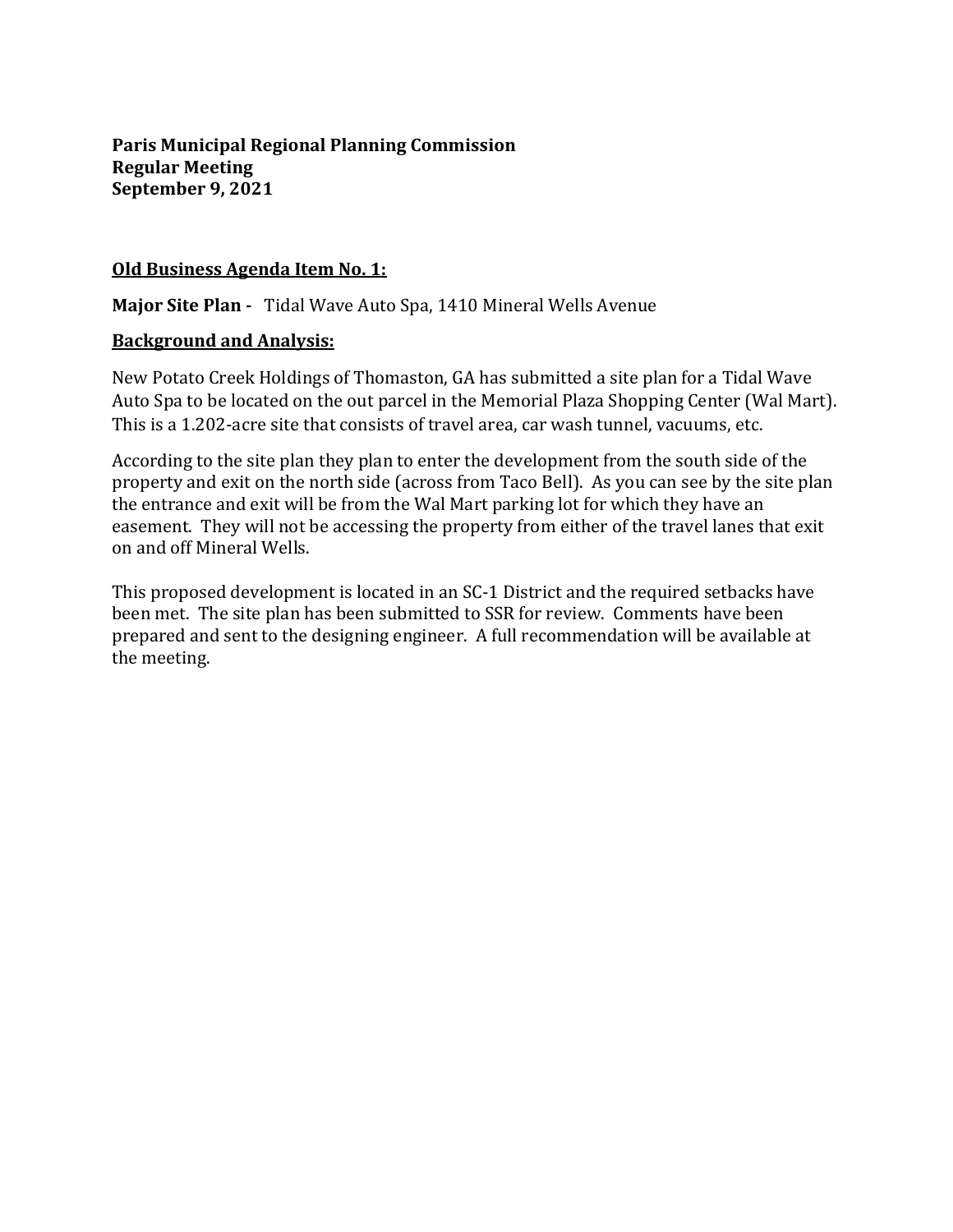**Paris Municipal Regional Planning Commission Regular Meeting September 9, 2021**

## **Old Business Agenda Item No. 2:**

**Rezoning Request** – Randy Crowder, 1008 E. Wood Street

### **Background and Analysis:**

The City Commission has referred a rezoning request by Randy Crowder at 1008 East Wood Street. This property is zoned P-B on the front portion of the property. The rear portion is zoned R-2-M. This property was zoned commercial many years ago by the City of Paris and the zoning line basically cut the property in half.

The location of this property at the intersection of Tyson and Wood Streets makes access basically non-existent to this commercial property. Mr. Crowder is in the process of developing this property into a restaurant which is allowed in a P-B District.

Mr. Crowder has also acquired the property next door to 1008 East Wood Street (east side) and a property to the rear. It should be noted that there are still residences on Currier Street which is to the rear of this property. Access to this commercial property must come from Currier Street rather than East Wood Street. TDOT has committed to a right-in/rightout on the property adjacent to 1008 East Wood Street, however, this could still create some issues for traffic in this area.

A public hearing with the Planning Commission recommendation will be held prior to the City Commission meeting in October. Notification of the publicl hearing will be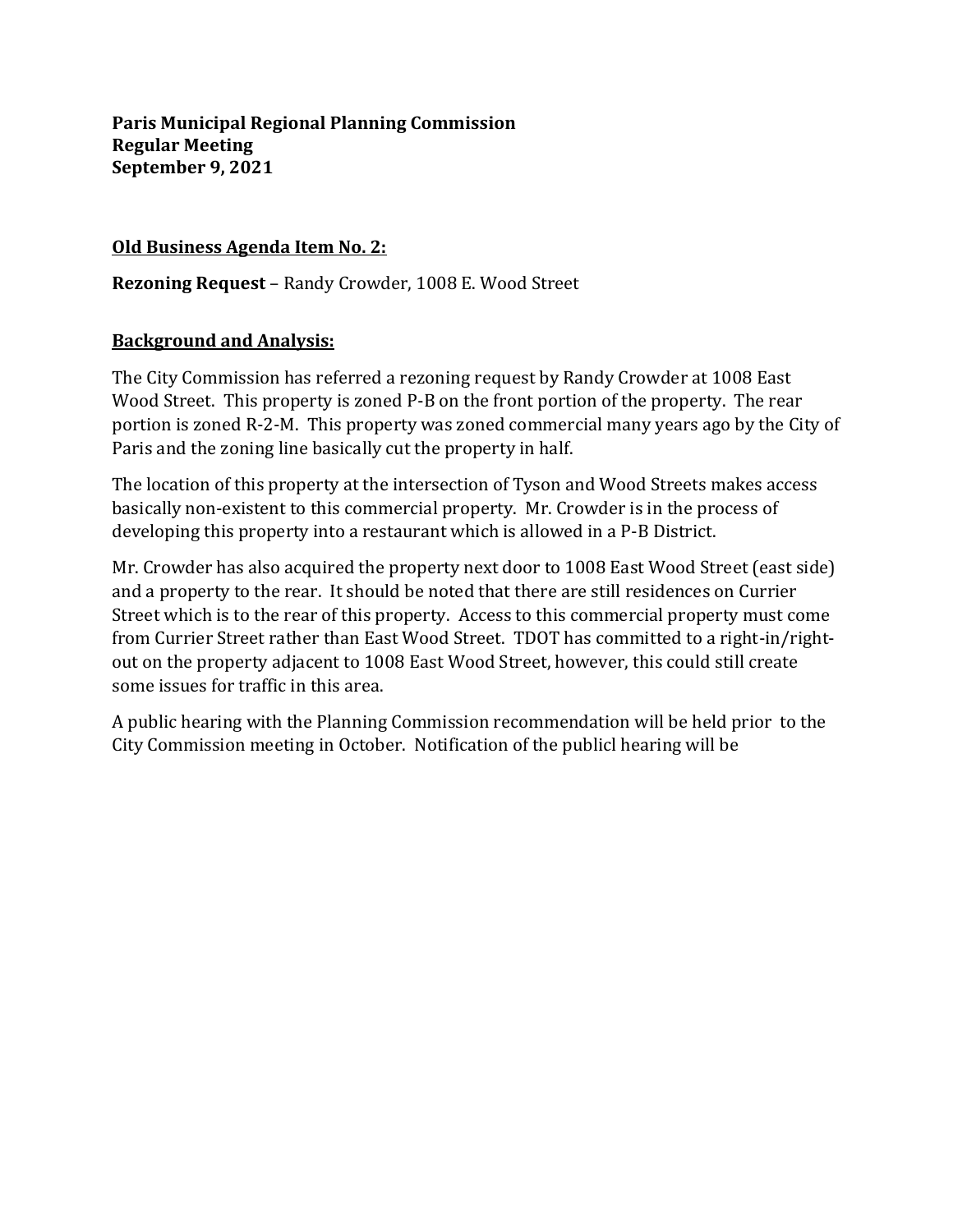

Area Requested to be Rezoned

From R-2-M (Residential) to P-B (Commercial)

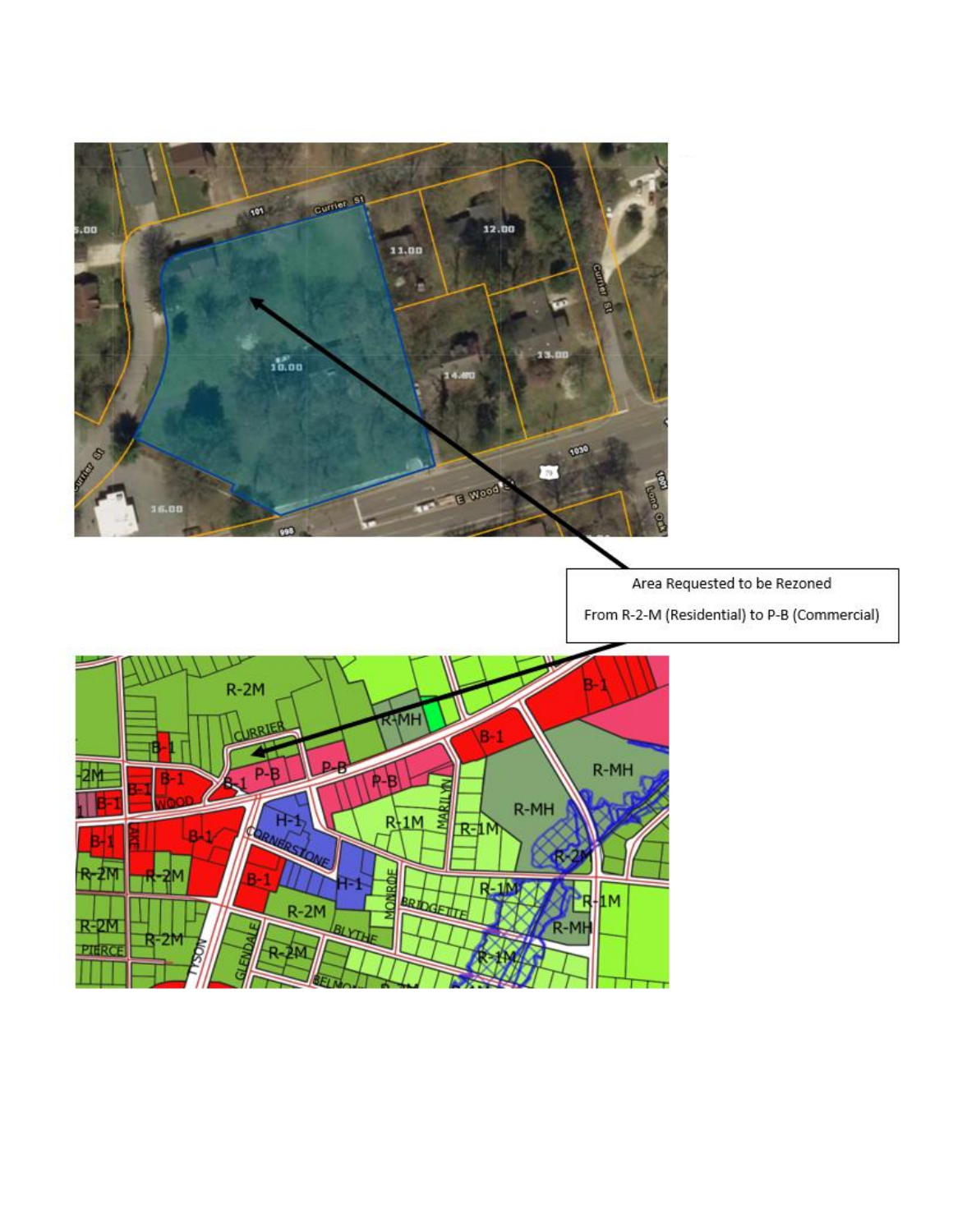# **Old Business Agenda Item No. 3:**

# **Request for Change in Density** – Danny and Sherry Freeman, Nance Circle

# **Background and Analysis:**

Danny and Sherry Freeman have submitted an application for a buildling permit on Nance Circle. They are unable to add an addition onto their home due to the fact that their property is considered non-conforming based on the requirements for an R-1-M (Single Family Medium Density). Their home does not currently meet the rear setback requirements which is 30 ft. for R-1-M. This is true with the majority of the homes in these neighborhoods between Wilson Street and Royal Oak Drive. This means that if any of these property owners wish to add to their properties they would not be allowed. You definitely could not add to the rear of the property but as it stands now they cannot even extend the structure on the end of the home.

Attached is an aerial of the subdivision showing the distance from the existing structures to the rear property line.

The Planning Commission may amend the densities without sending it to the City Commission.